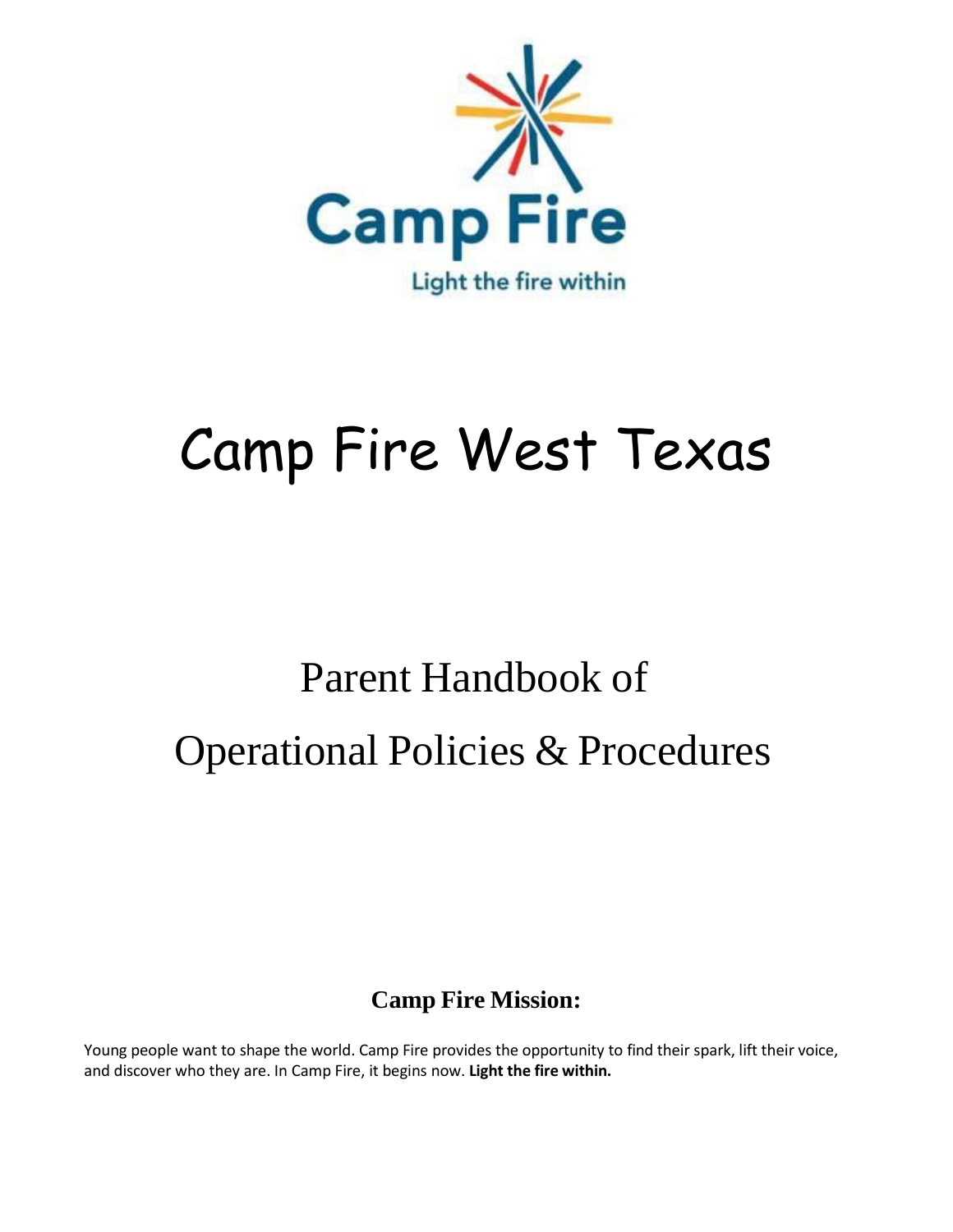#### **Welcome to Camp Fire West Texas!**

Described in the Parent Handbook are the basic policies and procedures followed by Camp Fire West Texas. In the event there are updates made to these policies and procedures, parents will be given a minimum of two weeks written notice.

#### **Purpose**

Camp Fire West Texas purpose is to provide opportunities for children and youth, and those who care for them, to realize their potential and become caring, self-directed individuals, responsible to themselves and to others; and to improve those conditions in society that affect children, youth and their families.

#### **Enrollment Procedures**

The membership packet must be completely filled out and submitted **BEFORE** a child may enter Camp Fire WTX Kids Care Programs. No child will be able to attend without completed forms.

Parents must keep staff informed of any changes on the enrollment forms. A non-refundable \$20.00 Annual Membership Fee per member is due at the time of registration for Kids Care Programs.

#### **Non-Discrimination Clause**

Camp Fire WTX is a non-profit organization that does not discriminate in employment, enrollment, or nutrition programs on the basis of race, color, religion, national origin, sex, marital status, disability, handicap, age, or any other status protected by the local, state, or federal laws.

#### **Hours of Operation**

Camp Fire WTX Kids Care Program has after school and summer programs.

- **After School** operates from school dismissal until **6:00 P.M.** Monday Friday when school is in session. When school is dismissed early, program hours will be adjusted to accommodate the early dismissal time.
- **Summer Camp** operates from **7:45 A.M. until 5:30 P.M.** Monday Friday.

Camp Fire WTX closes on **July 4, 2 days for Thanksgiving, Christmas Day and New Year's Day**. If there are any changes in operation hours notification will be posted at sites.

#### **Parent Responsibilities**

- Parent/Guardian must escort the child/children into/out of the Camp Fire Kids Care Program location (i.e.: school, cafeteria).
- Parent/Guardian must sign the child in/out of the program at time of drop off/pick up.
- Check the parent board and parent memos daily for the communications regarding policies, holiday/summer registration, weekly schedule and other important information.
- Notify Camp Fire WTX if your child will be absent or to provide withdrawal notice. Call 432-570-4144 to speak with Administration or leave a voicemail.
- We ask that parents pick up their members on time, follow rules regarding payment, keep all records up to date (phone, address), read all materials sent home or posted at the program site, listen to staff concerns regarding your child, and share concerns and comments with Site Director, Program Director, Director of Operations, and/or Executive Director.
- Pick up a sick or injured child from Kids Care as soon possible after being notified by the Camp Fire WTX staff

Page  $\boldsymbol{\sim}$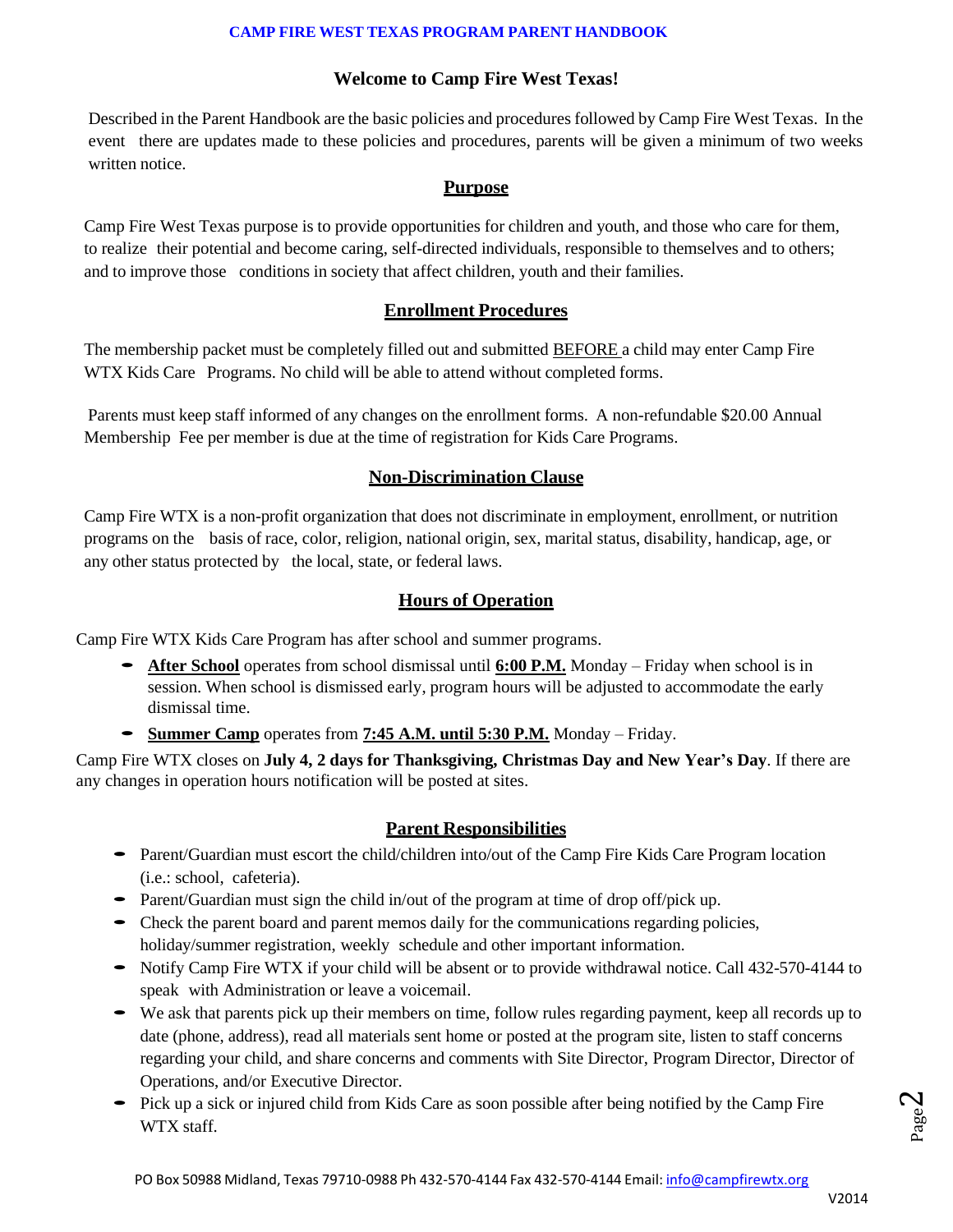#### **Parent Responsibilities - cont.**

- Adhere to all program, school and district policies.
- Notify Camp Fire WTX if your child will need to adjust their schedule for detention and extracurricular activities (ie: gymnastics, tutorials…… etc.)

#### **Signing In and Out**

Parents/Guardian or other authorized persons must always sign in/out their child/children at time of drop off/pick up. Parents/Guardian or other authorized persons should always be prepared to show a photo ID. Children are **not** allowed to sign themselves in or out of the program or walk in or leave without being accompanied by a parent/guardian or authorized person.

#### **Procedures for Release of Children**

Parents must list the names of individuals who are allowed to pick up their children from the Kids Care program on the enrollment forms. **ONLY LISTED INDIVIDUALS** will be allowed to pick up your child. Staff is instructed to verify **PHOTO ID** of individuals, including parents, picking up members until familiar with them. They will write down the corresponding ID information. You should also provide the names of individuals who are NOT allowed to pick up your child in the appropriate spaces on the registration form and provide a written court document (when appropriate) stating the person is not allowed to pick up the child from the program. Written additions to the authorized and unauthorized pick up lists **MUST** be submitted to the office prior to the pickup. Verbal permissions of additions will **NOT** be accepted.

#### **Absent Policy**

Parent/Guardian need to call the Camp Fire office at 432-570-4144 to report your child's absence from the After School program. Attendance is taken within the first five minutes of the children's arrival, a missing child causes concern. If a child does not come to the after school program as intended, parent/guardian will be notified. Please inform the site director if you know of scheduled absences from the program.

#### **Withdrawals**

A minimum of (2) two weeks written notification or verbal must be submitted to the office for withdrawal from Camp Fire WTX programs. This allows the opening to be filled as soon as possible without loss of fees. By keeping up enrollment capacity, the fees are kept to a minimum for all participants. If you do not provide withdrawal notice, you will still be responsible for the fees.

Notable lack of attendance without communication will lead to termination. You will still be held responsible for the standard two-week tuition charges. Please call the office, 432-570-4144, with any questions. For a child to be eligible for re-enrollment, it will depend on availability and parents may be required to complete additional paperwork.

#### **Personal Belongings**

Children participate in active play and should dress accordingly. All items (clothing, lunch, etc.) should be marked with the child's first and last name. Camp Fire WTX is not responsible for personal belongings and/or clothing that becomes lost or damaged. Cell phones, electronics, toys or other materials ARE NOT ALLOWED from home unless it is donated to the program.

Page ო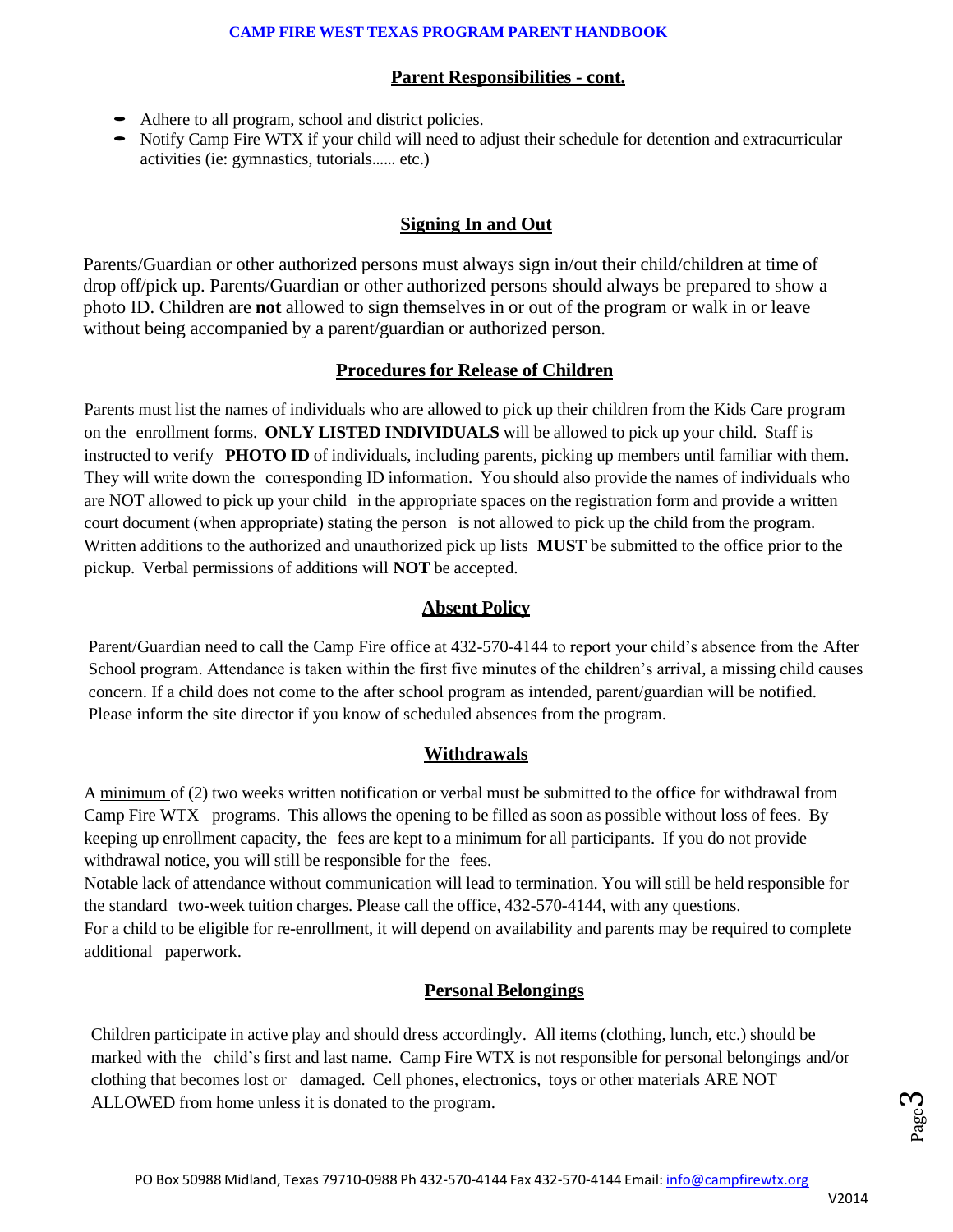#### **Curriculum**

Curriculum is designed to encourage children in building specific skills and characteristics like self-direction, confidence, school preparedness, and it also emphasizes learning as an interactive process. The daily schedule includes segments of time for indoor and outdoor (gym) self-selected activities and smaller segments of time for group activities, snacks, and routines.

We do hold Community Events for our members and families to join together in Family Fun activities. Announcements concerning these events will be posted at the Camp Fire Program Sites, social media, and the main office. This provides an opportunity for our members to be involved with the program and one another.

#### **Field Trips**

Our summer program includes weekly field trips to community bowling alley, museums, etc. Permissions slips will need to be signed for participation. There are additional fees for these activities.

#### **Snack Time**

#### **After School Program:**

The children are provided an afternoon snack each day of the program. The snacks are prepared by the school's cafeteria and paid for by Camp Fire WTX through the fees that you pay. Please make sure that all food allergies are listed on the registration form and we will attempt to find a substitute. We cannot substitute items that children do not like. We do not allow the children to get food or drink out of their lunch box or backpack.

#### **Day Camp Programs:**

The children are provided a morning & afternoon snack each day of the program. The snacks are prepackaged and paid for by Camp Fire WTX through the fees that you pay. Please make sure that all food allergies are listed on the registration form and we will attempt to find a substitute. We cannot substitute items that children do not like. We do not permit children to buy items from the vending machines.

#### **Parent Involvement**

Camp Fire West Texas Programs are on open door facility. Parent Volunteers are always welcome at the centers. Volunteer duties may include:

- Assisting in program activities (holiday parties).
- Making donations of materials to the center (list of suggested items are available).
- Sharing your cultural heritage.
- Other volunteer duties on case by case details.

For parents who would like to participate in the program on a regular basis, we ask that you register as a volunteer with Camp Fire WTX. All volunteers will be submitted for a Criminal Background Check. Please call the main office, 432-570-4144 for details.

Page 4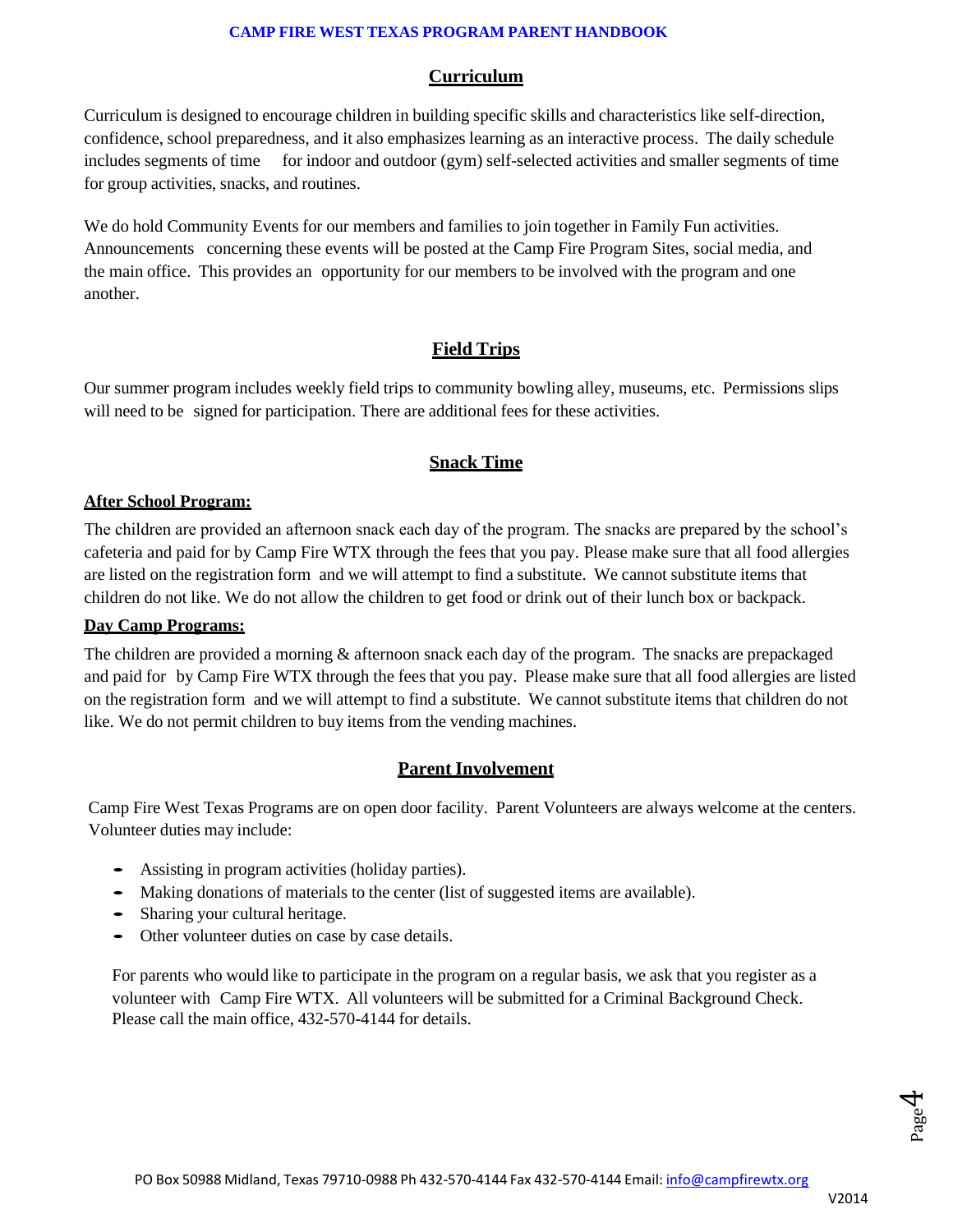#### . **Playground Equipment**

#### **After School Program:**

The playground equipment at the summer program site belongs to ECISD, the equipment does not meet Licensing standards.

#### **Day Camp Programs:**

**Odessa:** The playground equipment at the summer program site belongs to ECISD, the equipment does not meet Licensing standards.

#### **Code of Conduct**

#### **The following are examples of appropriate behaviors of school age children:**

- Following directions
- Working out conflicts with peers, or bringing the conflicts to <sup>a</sup> staff member
- Respecting staff and other children
- Using acceptable language

#### **Examples of reinforcements for appropriate behaviors:**

- Verbal praise
- Additional privileges; such as leading an activity.

#### **Examples of unacceptable behaviors of school age children:**

- The intent harm (physical or emotional) to any child or adult (hitting, scratching. kicking, fighting, teasing, name calling and/or bullying)
- Continually disregarding the instructions of staff.
- Threatening other children or adults.
- Leaving adult supervision.
- Using abusive or inappropriate language.
- Throwing object.

#### **Examples of Consequences for unacceptable behaviors:**

- Remind child of behavior expectations and rules.
- Talk to the child about unacceptable behavior.
- Redirection from the area where the problem took place.
- Parent contact/conference.
- Separation from the group and go over this document.
- Suspension from Camp Fire West Texas for 1 to <sup>3</sup> days
- Expulsion; permanent dismissal from the program.
- These consequences may or may not be used in the order that they appear. Management will determine the order.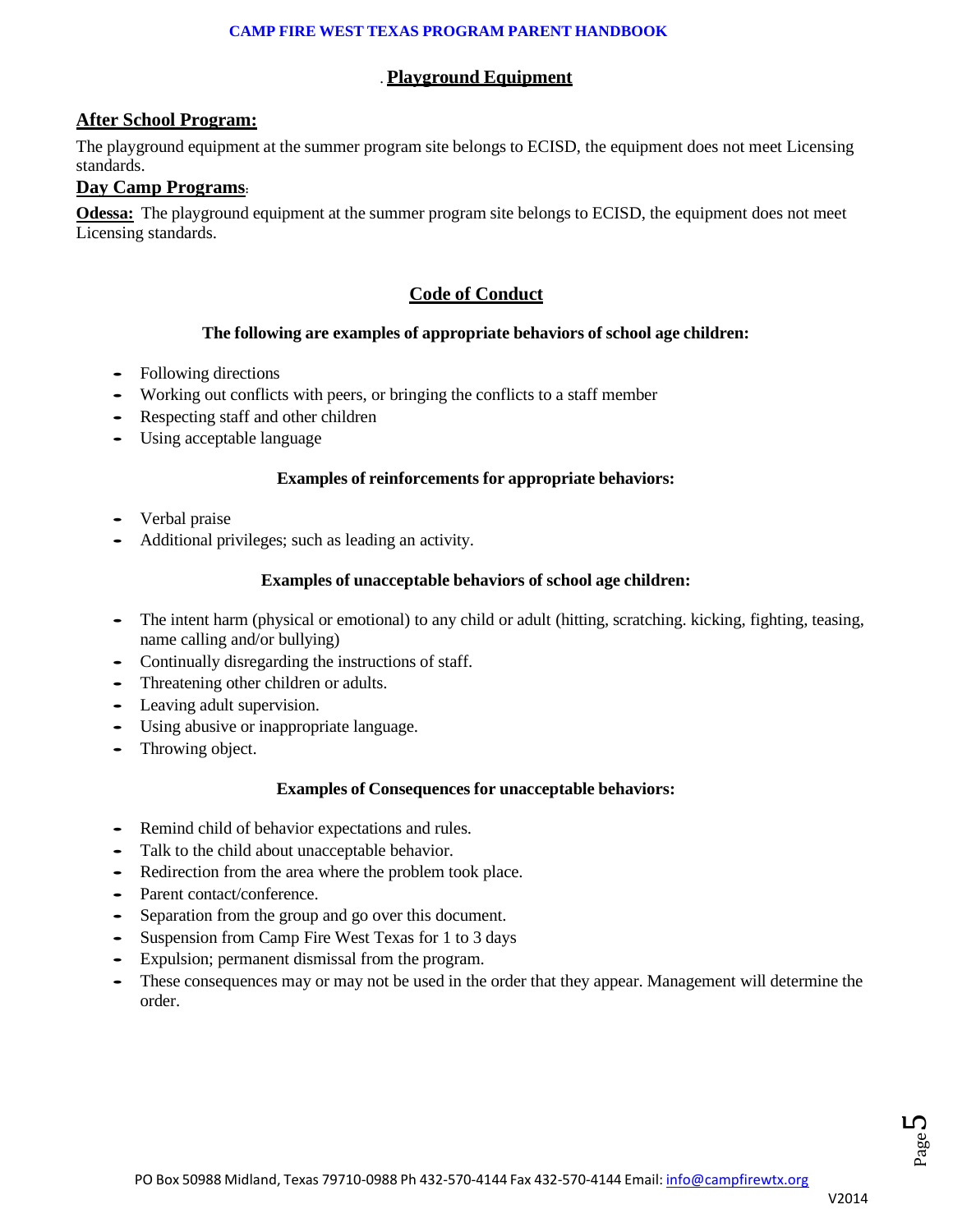#### **Discipline and Guidance Policy**

Camp Fire West Texas will abide by the **Texas Department of Family and Protective Services** suggested guidelines. Therefore, Camp Fire staff will ensure that discipline and guidance is consistent for all children. Our goal is to assist our young members to develop the internal control needed to manage him/her-selves.

#### **Example of positive guidance techniques:**

- Modeling appropriate behaviors
- Setting clear and reasonable limits that protect the child's safety and welfare, the rights of others and the environment.
- Acknowledging appropriate behavior.
- Peace Place- encouraging verbalization and problem solving by providing positive suggestions, choices and/or redirection.

#### **Example of disciplinary techniques:**

- The Site Director will complete a Parent Communication Form and discuss with the parent and the child.
- Parents will be called in for <sup>a</sup> conference.
- Parents may be requested to pick up their child for the day.
- <sup>A</sup> behavior agreement may be completed outlining the unacceptable behavior and consequences.
- The child may be suspended from the program at the discretion of the Executive Director
- If the child is suspended from school, he/she may NOT attend Camp Fire WTX After School Program

Upon enrollment we ask that you review and sign the acknowledgement of the Code of Conduct and the Discipline and Guidance Policies. Enrollment will not be granted without the signed agreement.

#### **Gang Free Zone**

Gang related criminal activity or engaging in organized criminal activity within 1000 feet of Camp Fire Kids Care program is a **violation of 71.023 and 71.029 of Texas Penal Code** and is therefore subject to increased penalty under State Law.

#### **Corporal Punishment**

#### **Camp Fire West Texas has a strict policy against corporal punishment:**

"Under no circumstances will corporal punishment be allowed with in programs operated by the Camp Fire WTX. Site Directors, and staff, volunteers, of any Camp Fire program shall not use, nor permit any person to use corporal or other cruel, harsh or unusual punishment, or any humiliating or frightening method to control the actions of any child or group of children. No child of any age shall be shaken, hit, or spanked."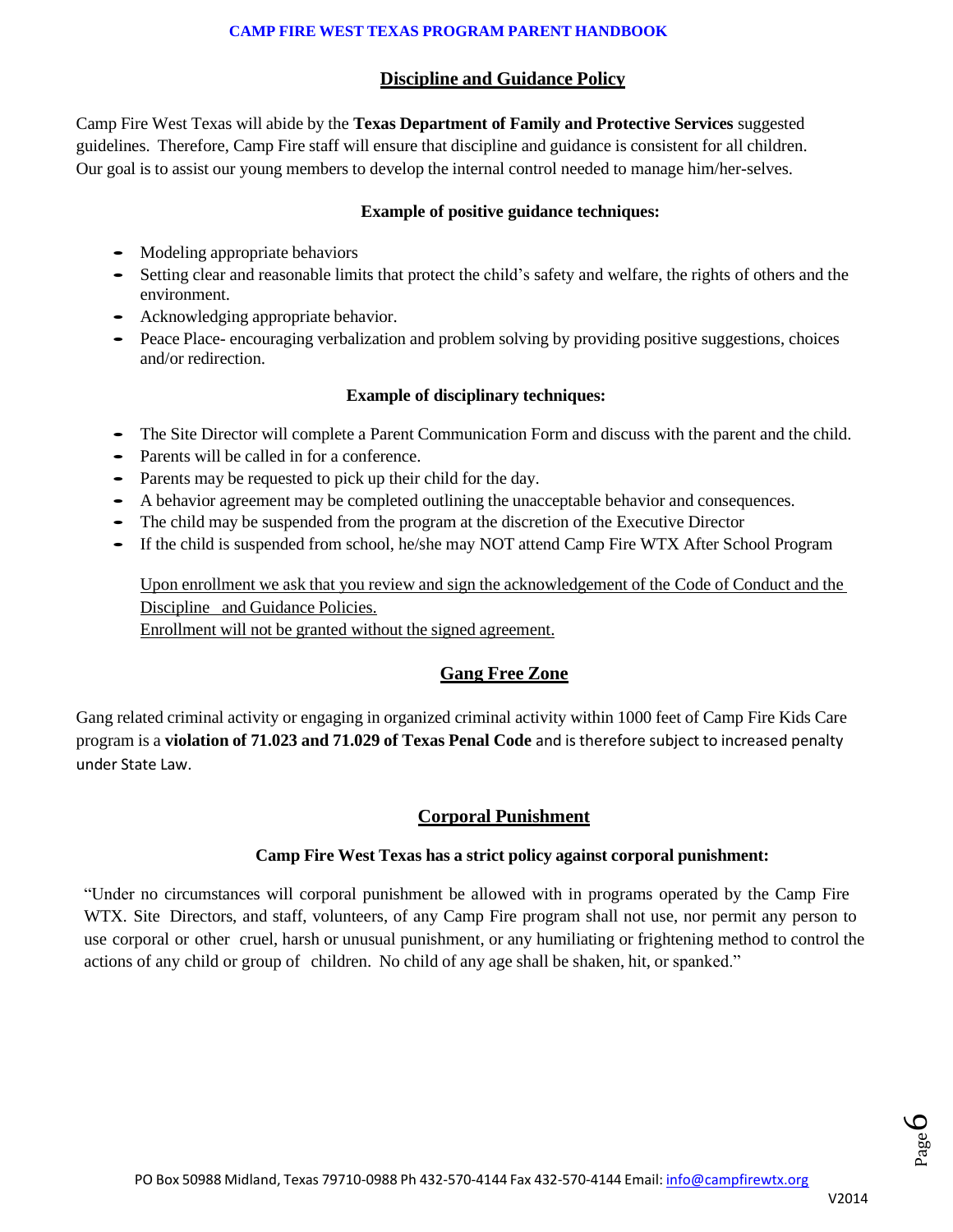#### **Grievance Procedure**

Camp Fire WTX recognizes that disputes may arise regarding the Kids Care Programs. If you have a complaint/concern, please follow the steps until the problem is resolved:

- Verbal discussion with activity leader.
- Verbal discussion with the Site Director.
- Verbal or written grievance to the Program Director, WTX.
- Verbal or written grievance to the Director of Operations, WTX.
- Verbal or written grievance to the Executive Director, WTX.
- Written grievance to Camp Fire WTX Board of Directors.

#### **Transportation**

#### **After School Program:**

All Kids Care After School programs are located on site at the Elementary School the child attends.

#### **Summer Program:**

Camp Fire WTX will provide the transportation for the members of our Summer Program for field trips. Parents will need to sign additional permissions slips regarding the field trips scheduled during the program.

#### **Upon enrollment we ask that you review and sign the acknowledgement of the Transportation Permissions form. Enrollment will not be granted without the signed agreement.**

#### **Emergency Preparedness**

#### **All members must have transportation permissions signed by parent/guardian.**

There may come a time when an event will occur and it will be necessary to relocate the members and staff of a Summer Program Site to a temporary location. If such an event would ever occur, we are prepared to take care of the children by implementing the following steps:

- 1) The children will be gathered and walked directly by staff to the nearest point of safety.
- 2) Camp Fire WTX staff will immediately call the main office of Camp Fire WTX to notify the personnel of the situation and the location of the children and the teachers.
- 3) Camp Fire WTX vans will be immediately dispatched to pick up the children and staff. If necessary, we may facilitate staff personal vehicles to assist in transport.
- 4) Parents will be called and notified regarding of the location of where to pick up the children, and update on current situations.

### **Greenwood Relocation Area: Middle School 2700 FM 1379 79706 Odessa Relocation Area: Wilkerson Unit/Boys & Girls Club 800 <sup>E</sup> <sup>13</sup>th Street <sup>79761</sup>**

Every month our Program Sites conduct Emergency Fire drills, 3 times a year Tornado drills and 4 times a year lock down drills. If there are any questions, please call the office 432-570-4144.

#### **Upon enrollment we ask that you review and sign the acknowledgement of the Relocation Procedures/Permissions. Enrollment will not be granted without the signed agreement.**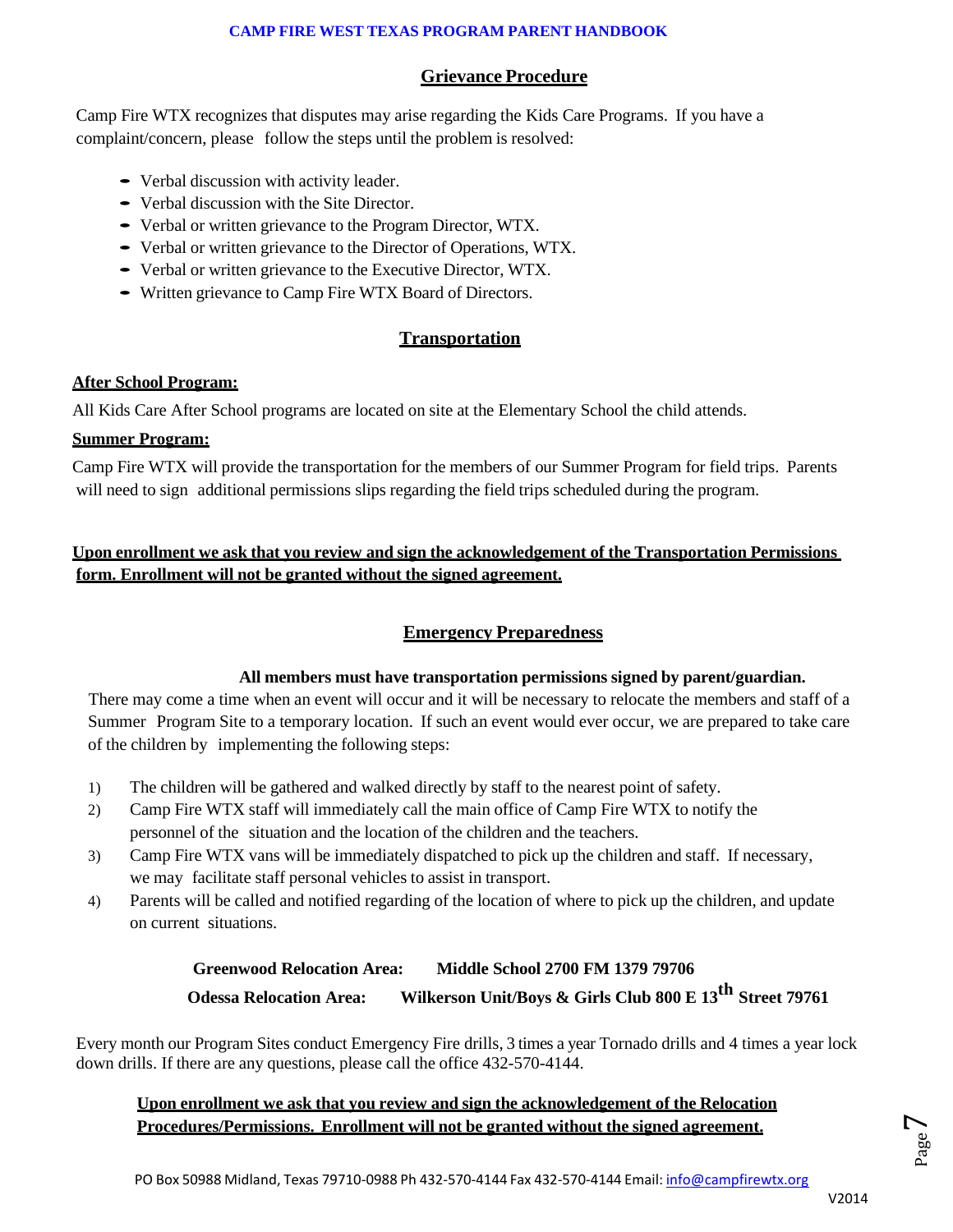#### **Financial Terms & Conditions**

Camp Fire WTX fees are determined by the Oversight Committee. If you have signed up for care and decide not attend, you are still responsible for the week and/or days of registered care. Camp Fire WTX programs are based on weekly fees. The fees are based on enrollment status. Full time status is those attending Mondays through Fridays. There are no drop-in enrollments at this time. Parents enroll in the program on a full time basis and will pay the same amount regardless of the attendance. **No refunds or credits for any days missed.**

- All weekly fees are due on Fridays prior to the upcoming week, or the first day of attendance on the week of attendance (Monday) at member pick up.
- Weekly fees are due regardless of full attendance. Non-attendance will not be refunded or credited.
- There is a \$25.00 Returned check fee on all insufficient fund checks. You may be asked for only Cash or Money Order for payments after 2 NSF events.

#### **Late Pick Up**

**After School:** Pick up time is **6:00 p.m. Summer Camp:** Pick up time is **5:30 p.m.**

There is a **LATE CHARGE** of **\$1 per minute per member**, for additional minutes after scheduled pickup time. This is to be paid in **CASH** to the site. Failure to pay late fees at the time of pick up, or following day, **may result in termination of membership**.

Please note that if a child is still at the Kids Care site after the scheduled pick up time, and Camp Fire WTX **staff has not been contacted by the parent(s)/guardian(s); Camp Fire WTX may call Child Protective Services to take custody of the child until a parent is located**.

#### **Termination of Services**

Camp Fire WTX will determine when termination of services is necessary and will contact the parent/guardian on or before the day of termination; the Kids Care staff will also be notified. Parents who wish to re-enroll after termination due to non-payment, must first resolve past due balances and be responsible for the reenrollment fees per child.

Note: Any past due amounts are turned over to our Collection Agency and are subject to being reported to the **credit bureaus.**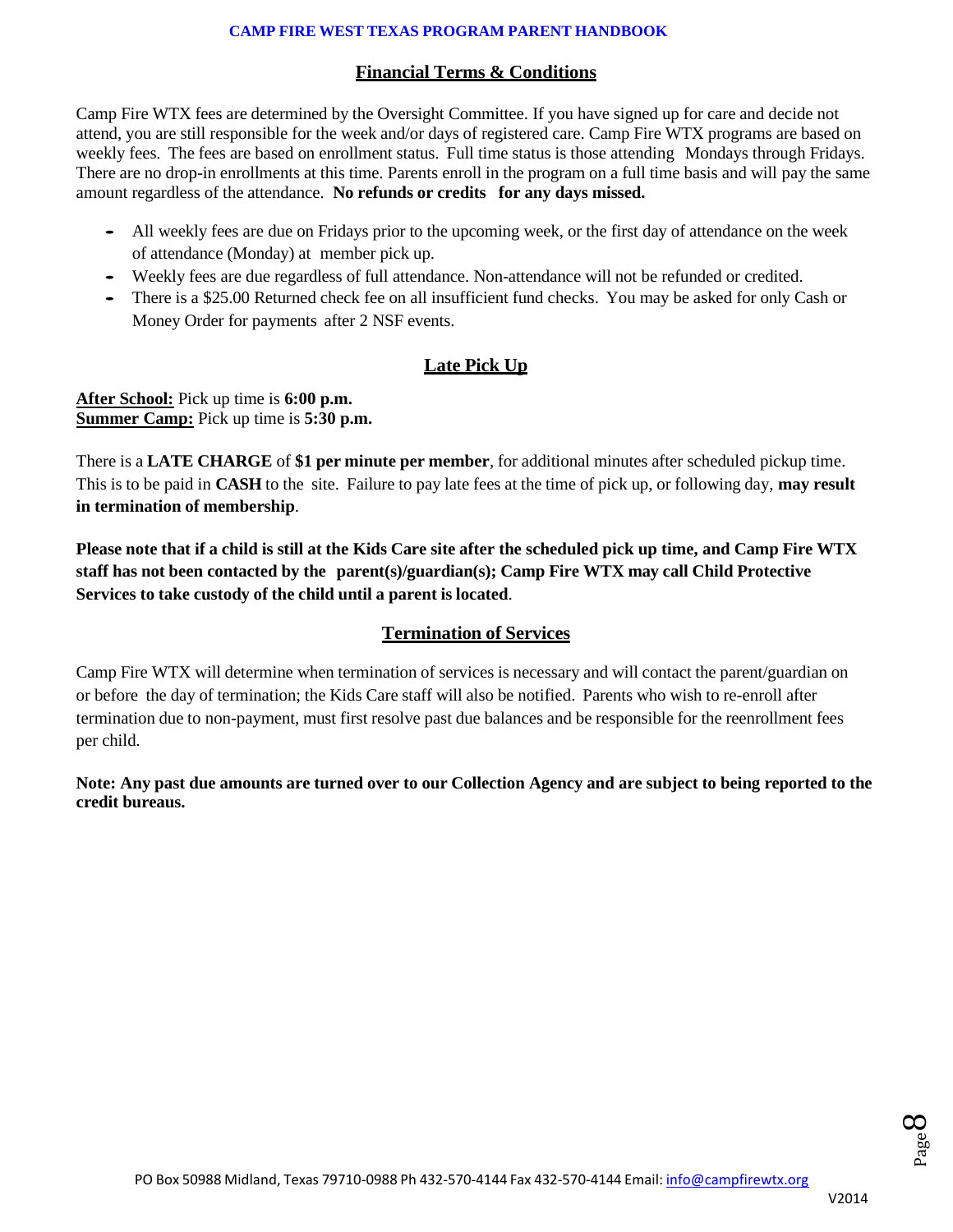#### **Illness & Exclusions Criteria**

Camp Fire WTX is not licensed to provide care for children who are ill; therefore, we will not accept a child who has a fever of 100 degrees or more. If your child exhibits diarrhea, vomiting, or fever within the last **24 hours**, or exhibits an undiagnosed rash, abnormal breathing, eye drainage, or thick green nasal discharge, **PLEASE KEEP YOUR CHILD HOME**. If your child begins to exhibit any of these symptoms while attending the program, **YOU WILL BE CALLED to ARRANGE IMMEDIATE PICK UP within the hour**.

We ask that you contact us, 432-570-4144, to report if your child has a **COMMUNICABLE DISEASE**. Upon report, we will post a note to inform fellow parents of possible exposure. If a child has **HEAD LICE**, their hair must be properly treated and all nits must be removed before the child may return to the program. Your child's **immunization** must be kept current at all times unless noted by a physician. Camp Fire WTX may request to view the member's immunization records. The Elementary School keeps your child's records on file; therefore, all updates need to be addressed with the school administration.

#### **Immunization Requirements**

All members must meet the Texas Department of State Health Services immunization requirements. These records must be kept current with the school your child is currently attending. Camp Fire WTX may request to view the member's immunization records. Camp Fire West Texas reserves the right to refuse service to children without immunizations.

#### **Tuberculin Testing Requirements**

Tuberculosis screening and testing documentation must be on file with your current Immunization Records. If you have any questions please contact your child's physician. These records must be kept current with the school your child is currently attending. Camp Fire WTX may request to view the member's immunization records.

#### **Medication**

Camp Fire West Texas will not administer medication with the exception of inhalers, breathing treatments. Camp Fire West Texas will not administer EpiPen's.

#### **Medical Emergency**

In the case of a medical emergency, Camp Fire WTX staff will first call 911 and then contact the parent. First Aid treatment and CPR will be administered, if needed. If the child is transported to the hospital, staff will take along the child's emergency medical release form and accompany the child to the hospital. Staff will stay at the hospital until the parent/guardian arrives.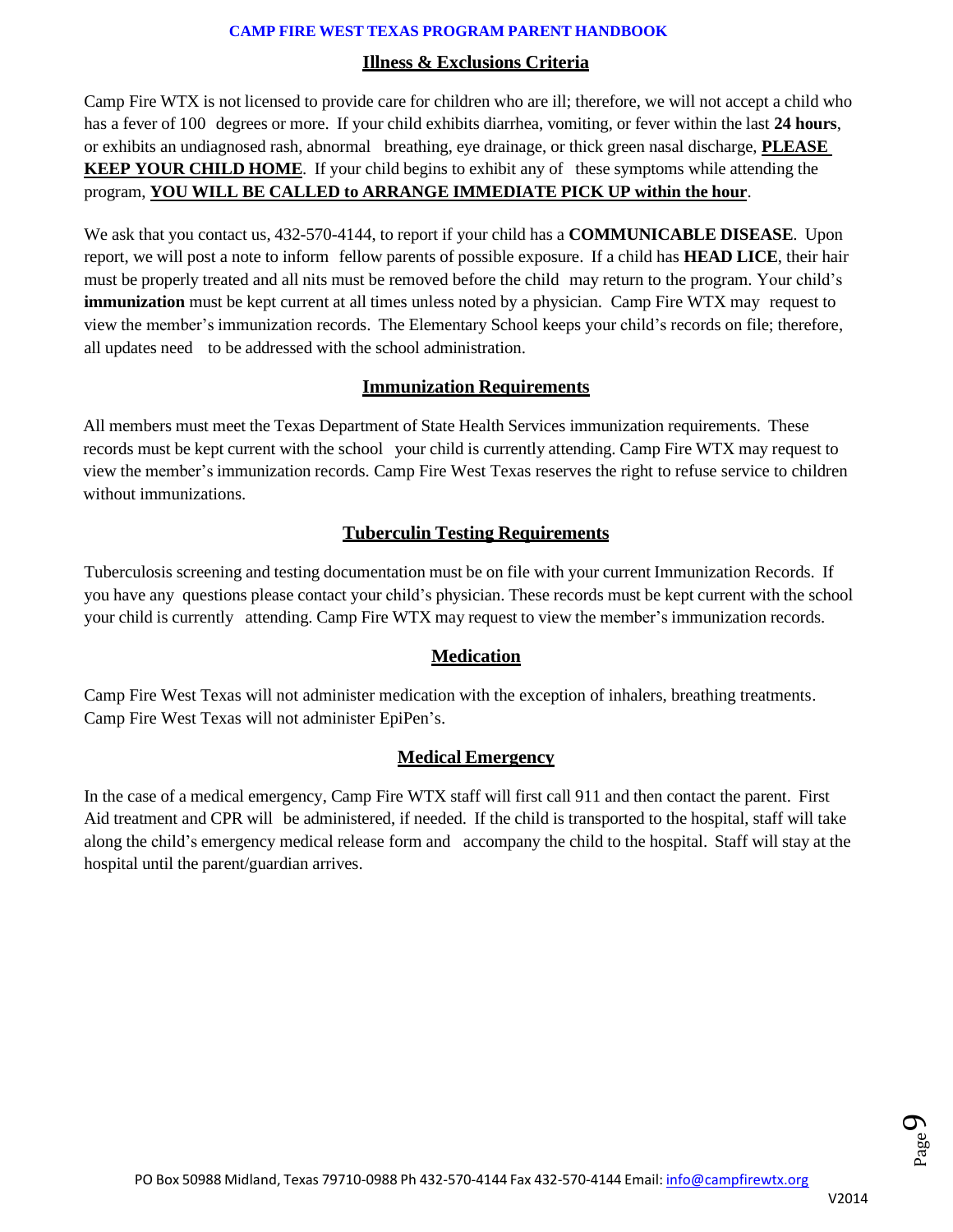#### **Refusal of Service**

Camp Fire West Texas reserves the right to refuse service for the following reasons:

- Failure to adhere to school policies, procedures and rules (parent and child).
- Failure to pick up your child by close time.
- Failure to sign your child in/out on the Attendance Sheet.
- Behavior of parent/child is disruptive to program, including the use of physical or verbal abuse toward staff or children.

Please call the office, 432-570-4144, with any questions or concerns.

#### **Staff**

Camp Fire West Texas assumes no responsibility for staff's conduct or behavior outside of Camp Fire Kids Care Programs, Staff members are not permitted to provide private care after-hours due to liability purposes.

#### **Document Review**

As a requirement of a program licensed by TDFPS we must have certain documents available for public inspection. Depending on space made available by the school, these documents are either posted on a wall or, as in most circumstances, kept in a three ring binder. You have the right to inspect these documents at any time during our hours of operation simply by asking the site director to see them. These documents include the following:

- The child care license.
- The child care center name, address and telephone number.
- The most recent licensing inspection report.
- The licensing notice *Keeping Children Safe.*
- Emergency and evacuation relocation plans.
- The activity plan for the participants.
- The daily snack menu.
- The most frequent fire, health, and gas pipe inspections.
- The licensing minimum standards manual.
- Telephone numbers for emergencies (911), Poison Control, and Family Protective Services child abuse hotline.
- The address and phone number to the nearest Family Protective Services.